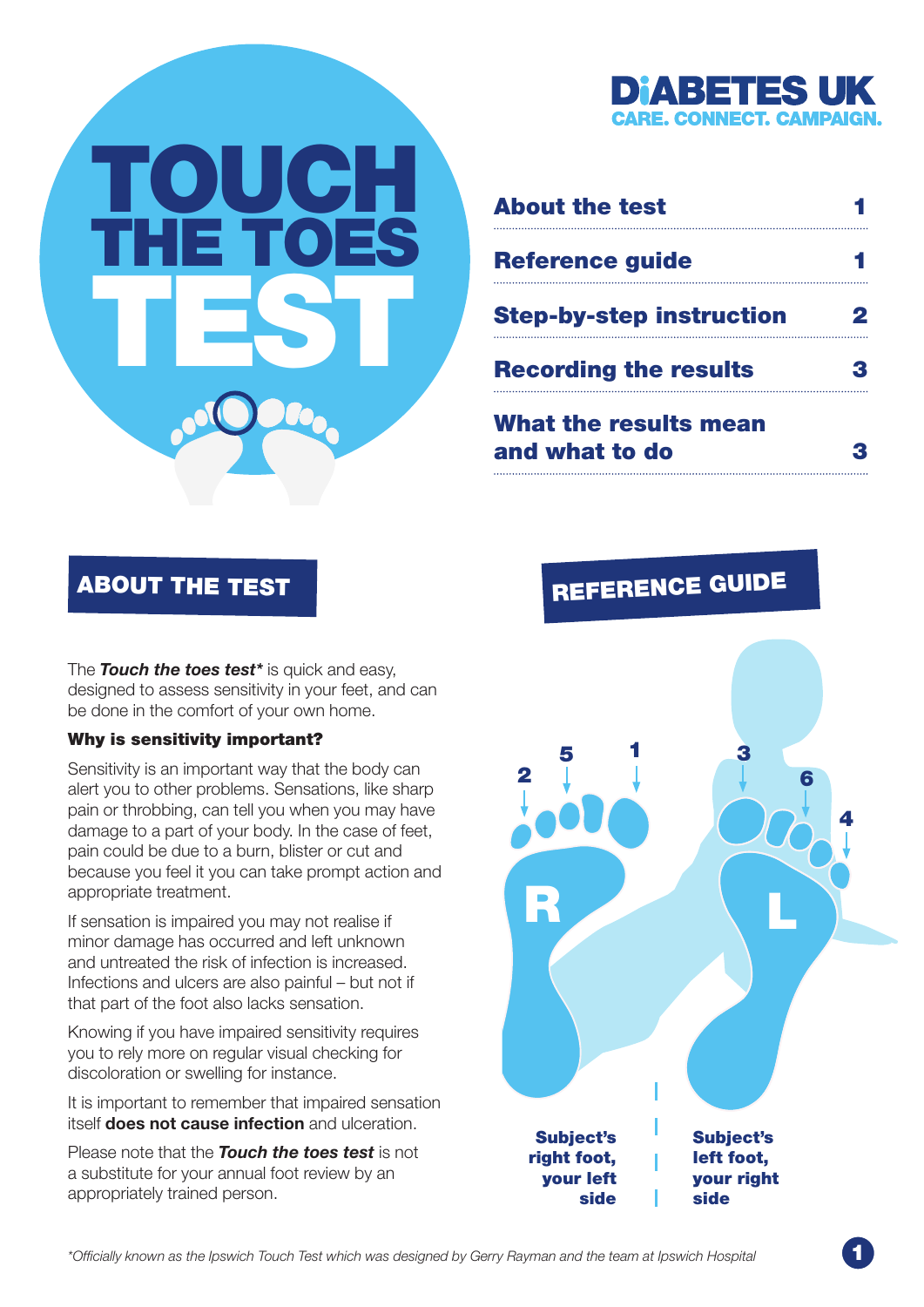# <span id="page-1-0"></span>STEP-BY-STEP INSTRUCTION

## HOW TO PERFORM THE TEST

The test simply involves very lightly touching six toes, three on each foot as shown to find out how many of the touches are felt. Importantly the touch must be gentle, light as a feather and brief.

## VERY IMPORTANT!

- The touch must be light as a feather, and brief (1–2 seconds): do not press, prod or poke tap or stroke the skin.
- If the person did not respond do not attempt to get a reaction by pressing harder. They did not feel; this should be recorded as not felt.
- You must not touch each toe more than once. If not felt do not repeat the touch, there is no second chance.
- **1** Remove socks and shoes and rest the subject with their feet laying on a sofa or bed.
- **2** Remind them which is their RIGHT and LEFT leg, pointing this out by firmly touching each leg, saying *"this is your right"* when the right leg is touched and *"this is your left side"* when the left is touched. If you face the soles of their feet their right is on your left (see reference guide, page 1).
- **3** Ask them to close their eyes and keep them closed until the end of the test.
- 4 Inform them that you are going to touch their toes and ask them to say right or left as soon as they feel the touch and depending on which foot was touched.
- 5 Perform the touch, using your index (pointing finger) as shown in the photos and diagrams.
- **6** The pictures also show which six toes should be touched and the sequence.
- **7** So, start by lightly touching the tip of the toe marked 1 (right big toe) with the tip of your index finger. The patient will respond by saying *"right"* if they feel the touch.
- **8** Record the result by circling 'Y' on the attached record sheet. If they did not respond, circle 'N'.
- 9 Now move to the toe marked 2, the right little toe, record the result, followed by the toe marked 3, the left big toe etc.
- 10 Continue until all the six toes has been checked.





1